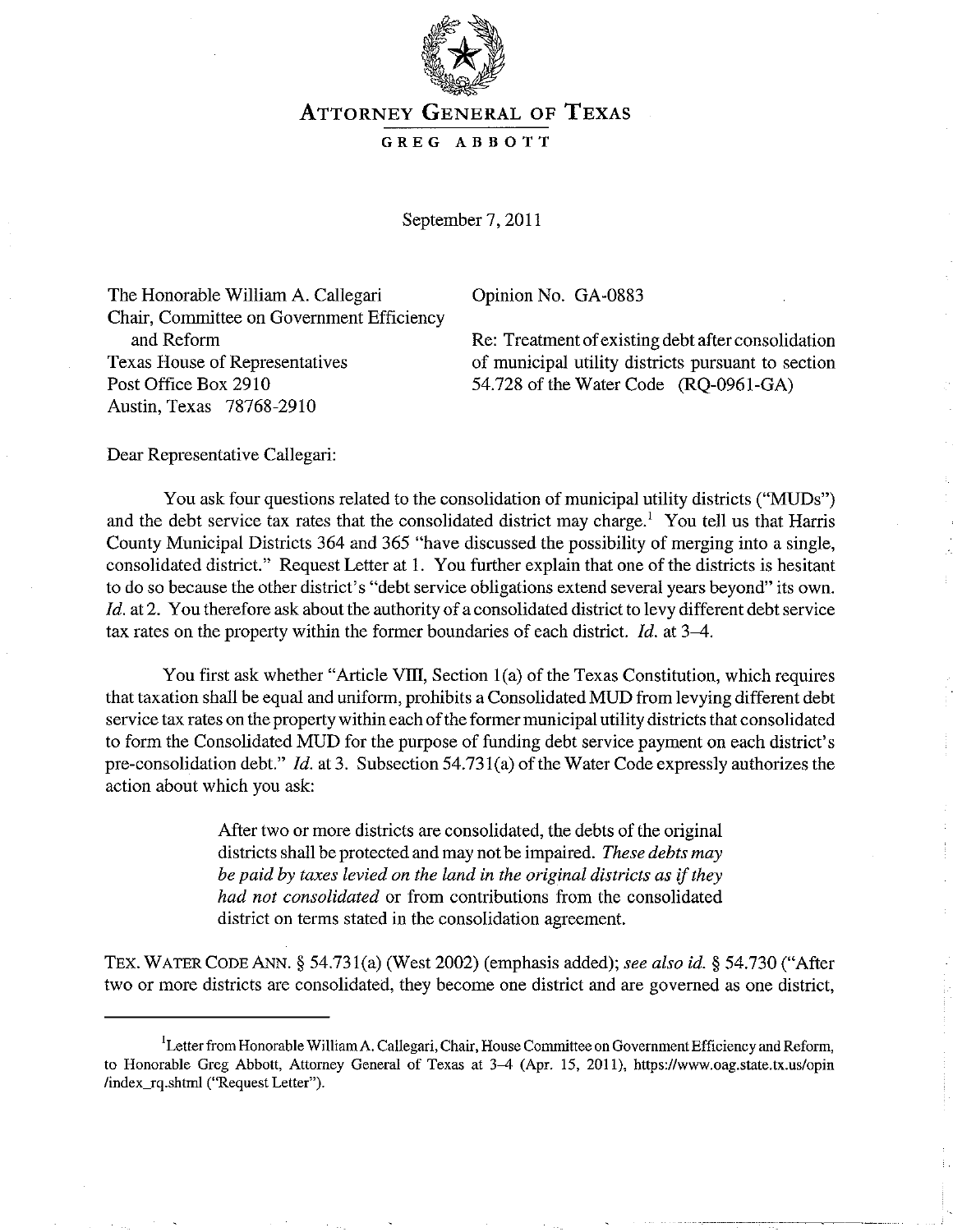except for the payment of debts created before consolidation .... "). Your question therefore requires us to analyze the constitutionality of levying different debt service tax rates on the property within each of the former municipal utility districts. In doing so, we note at the outset that when reviewing a statute's constitutionality, we presume the act is constitutional. *Walkerv. Gutierrez,* 111 S.W.3d 56, 66 (Tex. 2003); *see also* TEx. GOV'T CODE ANN. § 311.021(1) (West 2005) (presuming that the Legislature, in enacting a statute, intended to comply with Texas and federal constitutions) ..

As your request letter indicates, different tax rates within a single utility district could raise constitutional concerns. Request Letter at 3. Article VllJ, section l(a) of the Texas Constitution requires that "[t]axation shall be equal and uniform." TEX. CONST. art. VIII, § 1(a). However, Texas courts have long recognized that absolute equality and uniformity in taxation is an unattainable ideal and not required by the constitution. *Briscoe Ranches, Inc. v. Eagle Pass Indep. Sch. Dist., 439*  S.W.2d 118, 120 (Tex. Civ. App.—San Antonio 1969, writ ref'd n.r.e.). Instead, Texas courts have consistently held that

> [tlaxes are said, within the meaning of the constitution, to be "equal and uniform," when no person nor class of persons in the taxing district, whether a state, county, or other municipal corporation, is taxed at a different rate than are other persons in the same district upon the same value or the same thing, and where the objects of taxation are the same by whomsoever owned, or whatever they be.

*Norris v. City of Waco,* 57 Tex. 635, 641,1882 WL 9558, at \*5 (Tex. 1882); *Weatherly Indep. Sch. Dist. v. Hughes,* 41 S.W.2d 445, 447 (Tex. Civ. App.—Amarillo 1931, no writ). The constitutional mandate of equal and uniform taxation requires only that all persons falling within the same class must be taxed alike. *Hurt v. Cooper*, 110 S.W.2d 896, 900-01 (Tex. 1937). Thus, article VIII, section 1(a) is satisfied when a tax classification is not unreasonable, arbitrary, or capricious and when it operates equally on persons or property within the class. *Tarrant Appraisal Dist. v. Colonial Country Club,* 767 S.W.2d 230, 234 (Tex. App.-Fort Worth 1989, writ denied); *see also Enron Corp. v. Spring Indep. Sch. Dist.,* 922 S.W.2d 931,936 (Tex. 1996) (explaining that the Legislature may constitutionally draw distinctions in the manner in which market value of property is determined for ad valorem tax purposes).

In your request letter, you do not provide us with details about the proposed tax rates for the original districts or how those rates would be set, so we cannot determine whether your particular consolidation plan comports with article VIII, section  $1(a)$  of the Texas Constitution. However, as a general matter, so long as the different rates charged to the classifications are not unreasonable, arbitrary, or capricious and individuals within those classifications are treated equally, a court would likely conclude that tax classifications based on land ownership in the original districts of a consolidated MUD do not violate article VIII, section 1(a) of the Texas Constitution. *See* Tex. Att'y Gen. Op. No. GA-0653 (2008) at 5 (concluding that it would not violate article VIII, section 1(a) for a regional transportation authority to collect a sales and use tax at different rates in different subregions of the authority, all other constitutional requirements being met).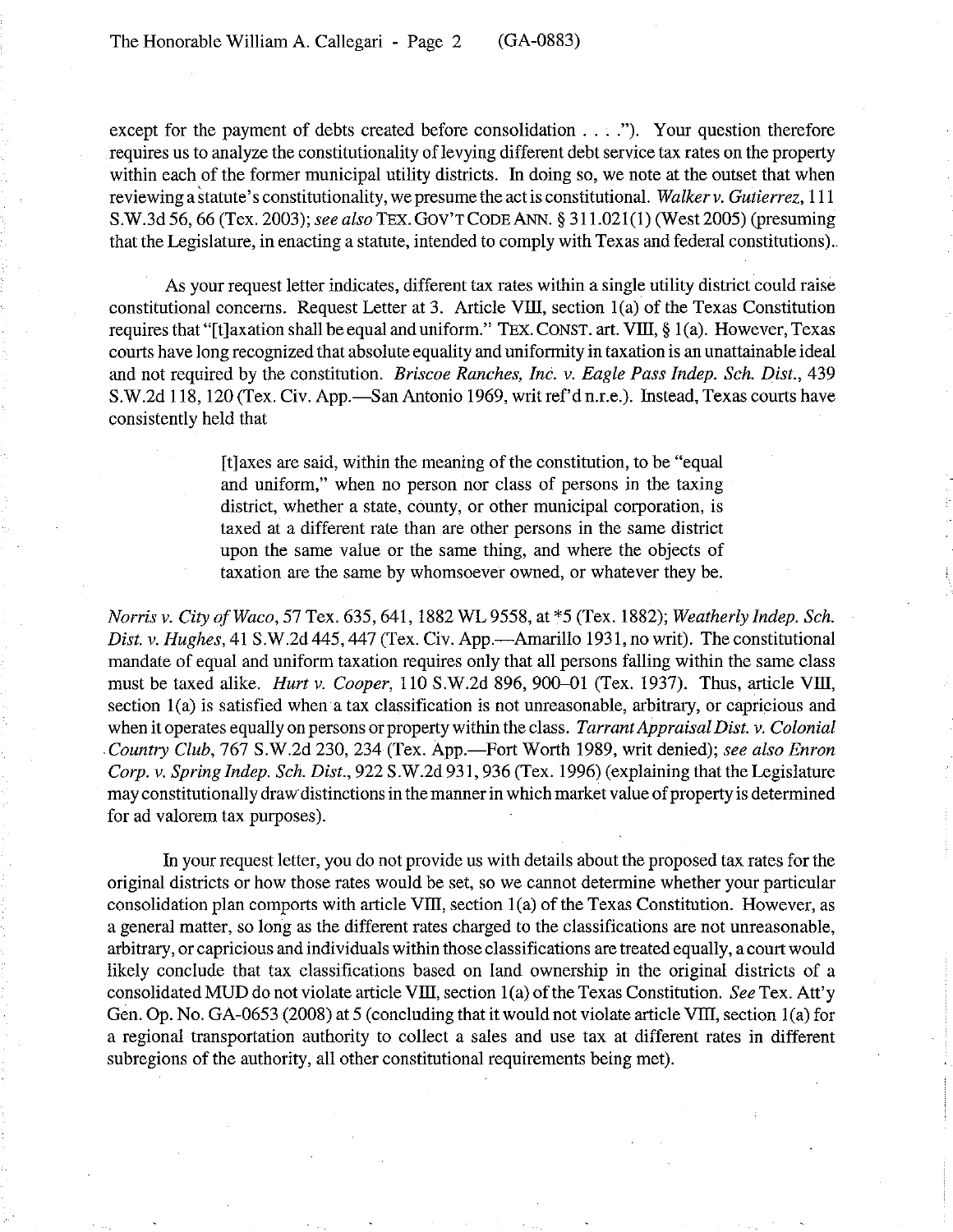Assuming an affirmative answer to your first question, your second question is whether a consolidated MUD may levy a third different debt service tax rate on property the consolidated MUD annexes that was never part of either original district. Further, you ask how the debt service tax rate should be set for the newly annexed property. Request Letter at 3-4. Chapter 49 of the Water Code governs the annexation of land in general law districts, including the municipal utility districts that you ask about.<sup>2</sup> See TEX. WATER CODE ANN. §§ 49.301-.302 (West 2008). When land is annexed by petition of landowners, a district "shall require the petitioner or petitioners to assume their share of the outstanding bonds, notes, or other obligations" of the district.  $Id. \S$  49.301(b). The district is authorized "to levy a tax on [the petitioner's annexed] property in each year while any of the bonds, notes, or other obligations payable in whole or in part from taxation are outstanding to pay their share of the indebtedness." Id. Section 49.301 thereby permits a MUD to levy a different debt service tax rate on property annexed that was not part of the original district based on the annexed property's proportionate share of debt.  $Id$ . As with the different rates charged to the original districts, the different rates charged to annexed property must not be unreasonable, arbitrary, or capricious and individuals within those classifications must be treated equally. It is up to the MUD, in the first instance, to comply with the statutory directives to determine the debt service rate to levy on annexed property.

Your third question is whether a consolidated MUD can "legally levy a district-wide debt service tax rate for the purpose of funding debt service obligations on debt issued by the Consolidated MUD after consolidation." Request Letter at 4. Any ad valorem tax obligations issued by a consolidated MUD are subject to voter approval. *See* TEX. WATER CODE ANN. §§ 54.505 (West Supp. 2010), 54.733 (West 2002), 49.301(b) (West 2008). Once affected voters have given the requisite approval, section 54.601 of the Water Code authorizes a district to, "[a]t the time bonds payable in whole or in part from taxes are issued, ... levy a continuing direct annual ad valorem tax ... on all taxable property within the district." TEX. WATER CODE ANN. § 54.601 (West 2002). Thus, the Legislature has authorized the consolidated MUD to levy a tax on all property within the district to fund debt service obligations on debt issued after the district is consolidated. This debt service tax can be imposed in addition to any taxes levied under Water Code section 54.731 on the land in the original districts for the payment of debts created before consolidation. *See id.* § 54.731.

In your final question, you ask whether the original districts' bond covenants, which required the preexisting MUDs to levy a debt service tax upon all taxable property within the district, also require the consolidated MUD "to levy a single debt service tax rate on all taxable property within its boundaries." Request Letter at 4. Definitively answering your question will require analyzing the specific language of the bond covenants because the answer would depend upon the specific

 $2$ You explain in your request letter that Harris County Municipal Districts Nos. 364 and 365 were each created by orders of the Texas Natural Resource Conservation Commission, now known as the Texas Commission on Environmental Quality ("TCEQ"), pursuant to article XVI, section 59 of the Texas Constitution. Request Letter at 1. Municipal utility districts created by TCEQ are general law districts, subject to chapter 49 of the Water Code. *See* 'TEx. WATER CODE ANN. § 49.001(a)(1) (West 2008); *Save Our Springs Alliance, Inc. v. Lazy Nine Mun. Util. Dist.*, 198 S.W.3d 300, 308 (Tex. App.—Texarkana 2006, pet. denied) (explaining that municipal utility districts created by TCEQ are general law districts).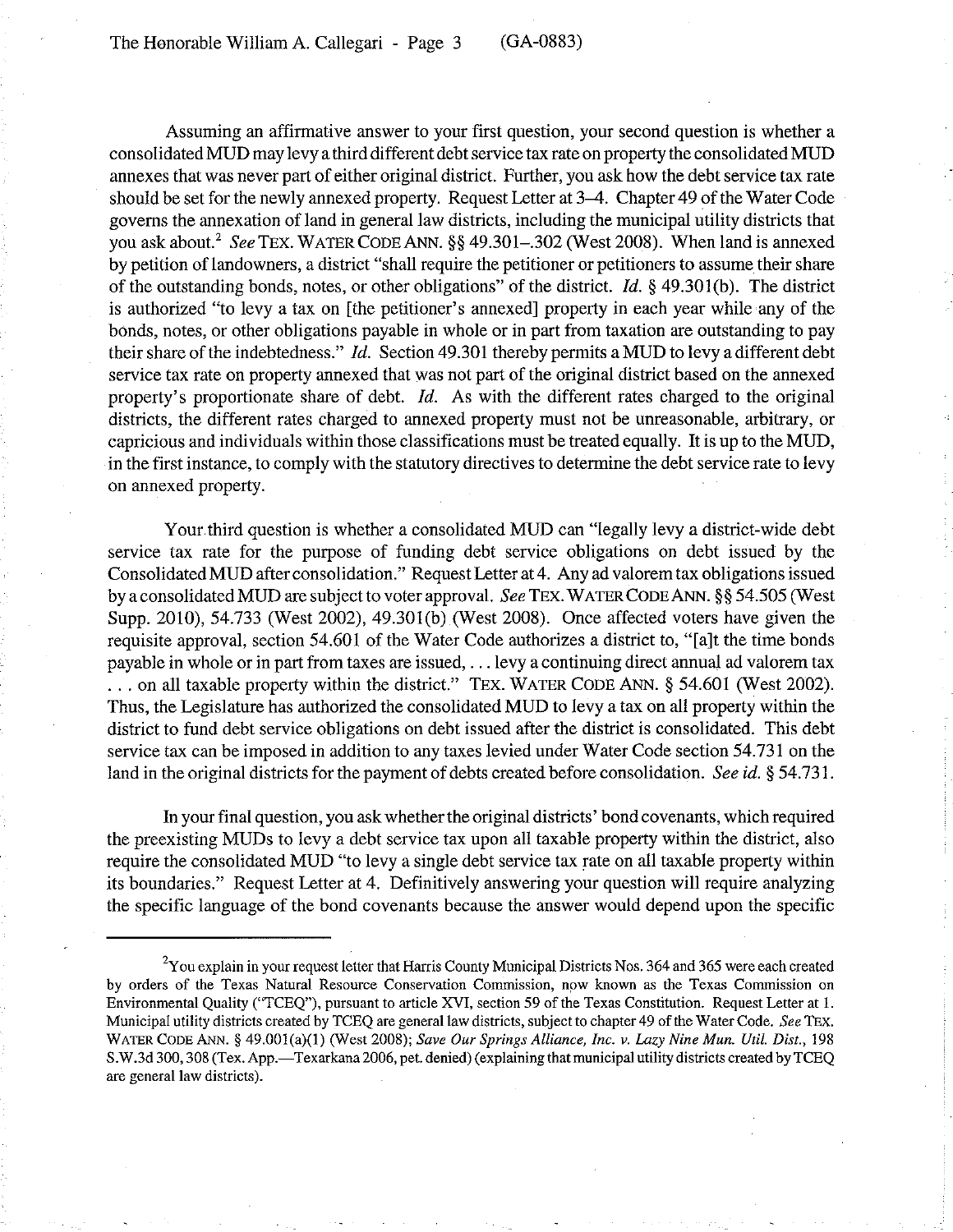promises the original MUDs made to the bondholders. Because reviewing or construing specific contracts is outside the scope of an attorney general opinion, we cannot answer your final question. *See* Tex. Att'y Gen. Op. No. GA-0828 (2010) at 3 n.3 (explaining that this office does not review or construe specific contracts).